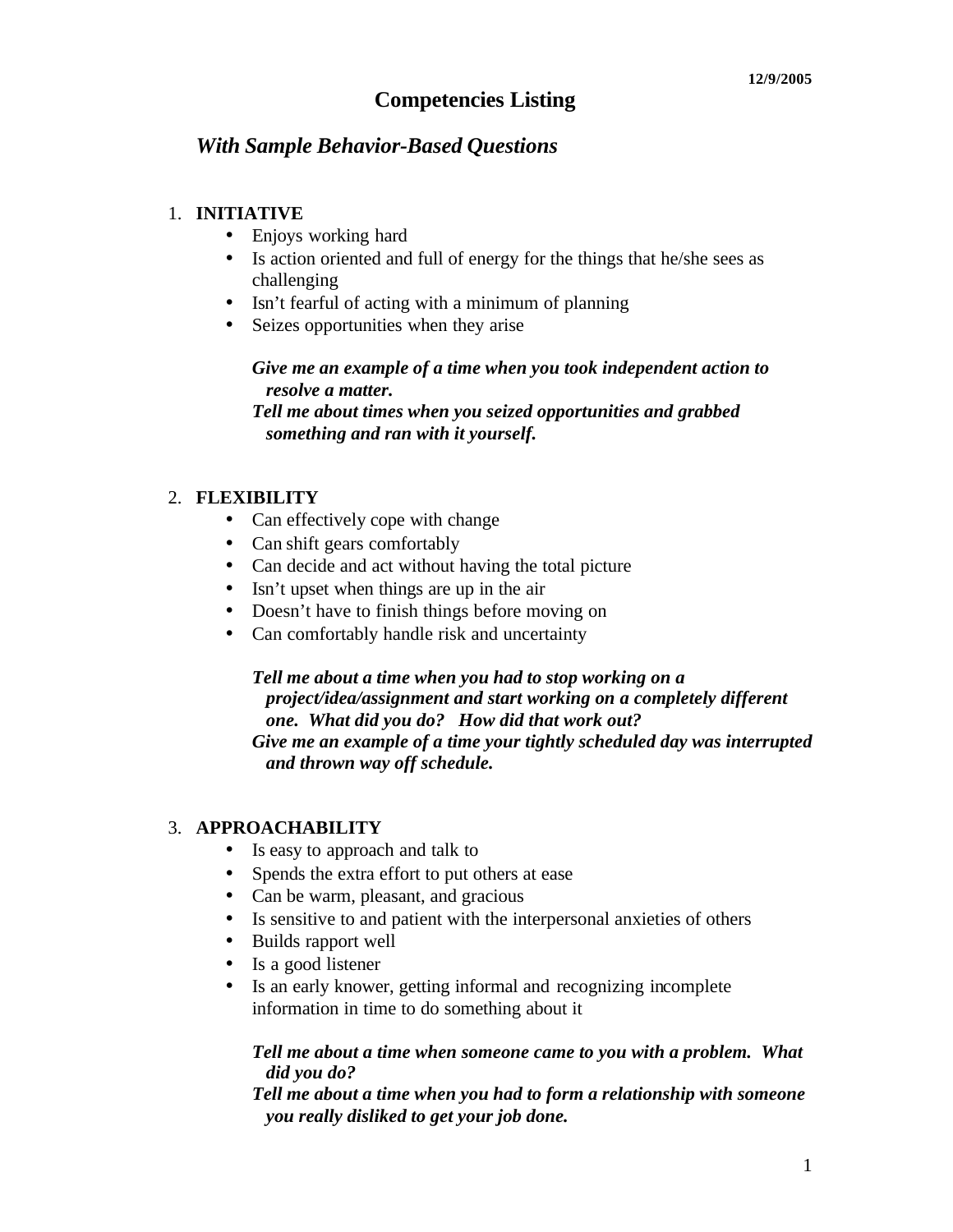# 4. **BOSS RELATIONSHIP**

- Responds and relates well to bosses
- Would work harder for a good boss
- Is open to learning from bosses who are good coaches and who provide latitude
- Likes to learn from those who have been there before
- Is easy to challenge and develop
- Is comfortable with being coach

*Tell me about your best and worst boss. How were they the same and different? How were you able to work with these individuals? Give me an example of something that you learned from a boss that has helped you in your career.*

## 5. **BUSINESS SAVVY**

- Knows how business works
- Is knowledgeable in current and possible future policies, practices, trends, and information
- Knows the competition
- Is aware of how strategies and tactics work in the marketplace

## *Tell me about a time you recognized a problem before your boss or others in the organization did. What was the problem? What was the result?*

*Explain what you perceive as the core competencies of your discipline.*

# 6. **CAREER GOALS**

- Knows what he/she wants from a career and actively works on it
- Is career knowledgeable
- Makes things happen for self
- Markets self for opportunities
- Doesn't wait for others to open doors

# *Tell me about a time when you went from one job/career/major to another. What were the toughest transitions? What did you realize about what you want or don't want to do? What have you done to improve your marketability for promotion?*

## 7. **RAPPORT WITH STAFF**

- Is interested in the work and non-work needs of direct reports
- Asks about their plans, problems, and desires, knows about their concerns and questions
- Is available for listening to personal problems
- Monitors workloads and appreciates extra effort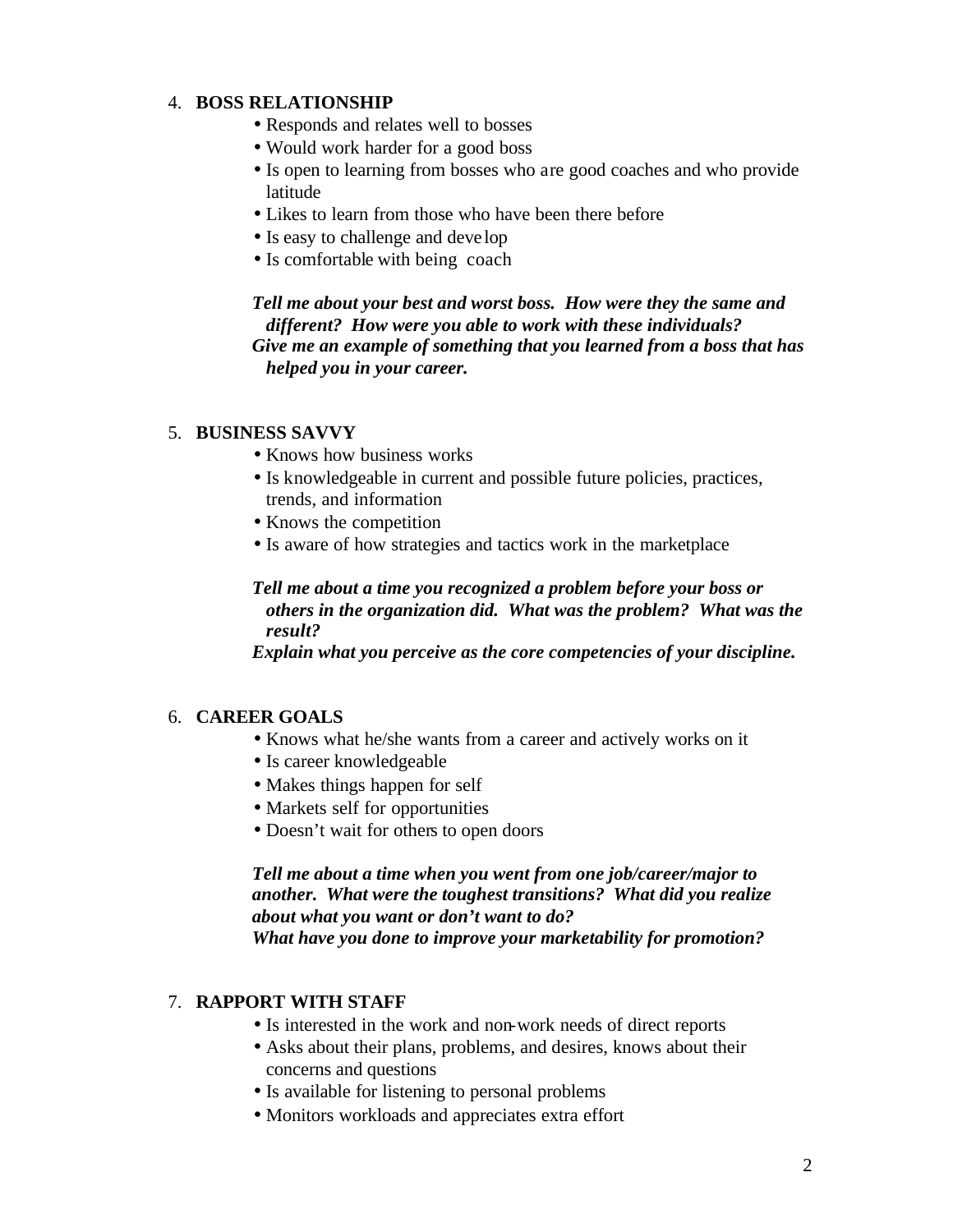*Tell me about a time when you helped a colleague with a conflict they were having with someone else. Tell me about a time when you tried to improve the morale in your department.*

## 8. **RAPPORT WITH SENIOR MANAGEMENT**

- Can deal comfortably with senior managers
- Can present to a group of senior managers without undue tension and nervousness
- Understands how senior managers think and work
- Can determine the best way to get things done with them by talking their language and responding to their needs
- Can craft approaches likely to be seen as appropriate and positive

*Tell me about a presentation you made to upper management. What was it about? How did you feel about making the presentation? How did it go?*

*Who is a higher management role model for you? Why? Are there others?*

## 9. **LEADERSHIP**

- Relishes leading
- Takes unpopular stands if necessary
- Encourages direct and tough debate but isn't afraid to end it and move on
- Is looked to for direction in a crisis
- Faces adversity head on
- Is energized by tough challenges

# *Tell me about a time when you took charge of a group in which you didn't like how things were going and you convinced the people to do something different.*

*Describe a time you led a team of people who didn't always see eye to eye. What did you do? Why did you choose to do that? How did it work out?*

## 10. **COMPASSION**

- Genuinely cares about people
- Is concerned about their work and non-work problems
- Is available and ready to help
- Is sympathetic to the plight of those not as fortunate as others
- Demonstrates real empathy with the joys and pains of others

# *Tell me about a time when you demonstrated to a direct report that you were concerned about a work or non-work problem he was experiencing.*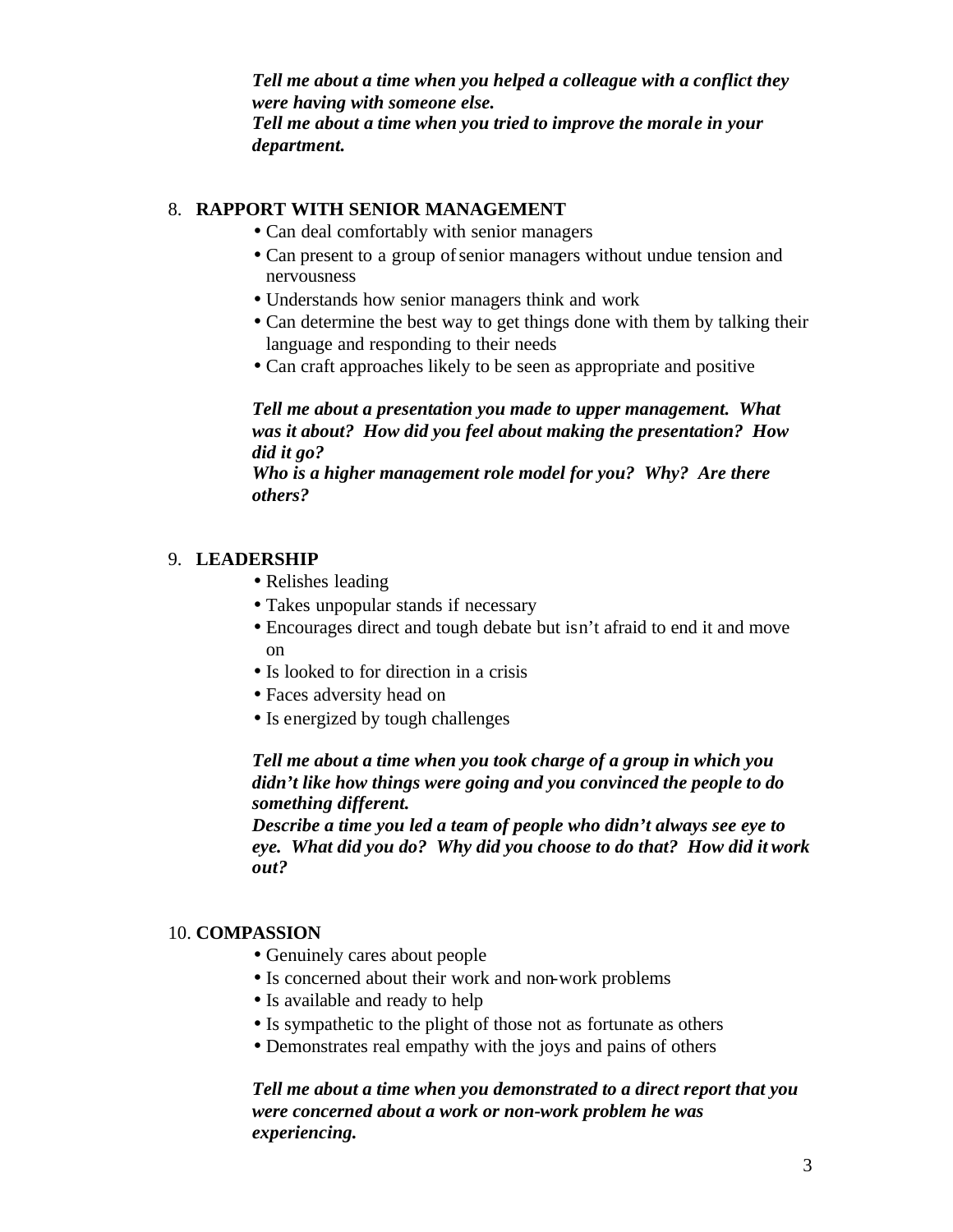*Give me an example of a time you were particularly perceptive regarding a person's or group's feelings and needs.*

# 11. **COMPOSURE**

- Is cool under pressure
- Does not become defensive or irritated when times are tough
- Is considered mature
- Can be counted on to hold things together during tough times
- Can handle stress
- Is not knocked off balance by the unexpected
- Doesn't show frustration when resisted or blocked
- Is a settling influence in a crisis

### *Tell me about a crisis you had to manage. Tell me about a time when you had to deal with an arrogant, condescending person or one who made you angry.*

## 12. **CONFLICT MANAGEMENT**

- Steps up to conflicts, seeing them as opportunities
- Reads situations quickly
- Is Good at focused listening
- Can hammer out tough agreements and settle disputes equitably
- Can find common ground and get cooperation with minimum noise

## *Tell me about a time when you served as a mediator or a neutral third party.*

*Tell me about a conflict you handled well and one you didn't handle well.* 

## 13. **ADDRESSING PERFORMANCE ISSUES**

- Deals with problem direct reports firmly and in a timely manner
- Doesn't allow problems to fester
- Regularly reviews performance and holds timely discussions
- Can make negative decisions when all other efforts fail
- Deals effectively with troublemakers

*Tell me about a time when there was a problem with one of your Employees. What was the problem? How did you deal with it? How long after you became aware of the problem did you deal with it? Give me an example of a time when attempts to resolve an issue with a problem employee had to be resolved by making a decision that had negative consequences.*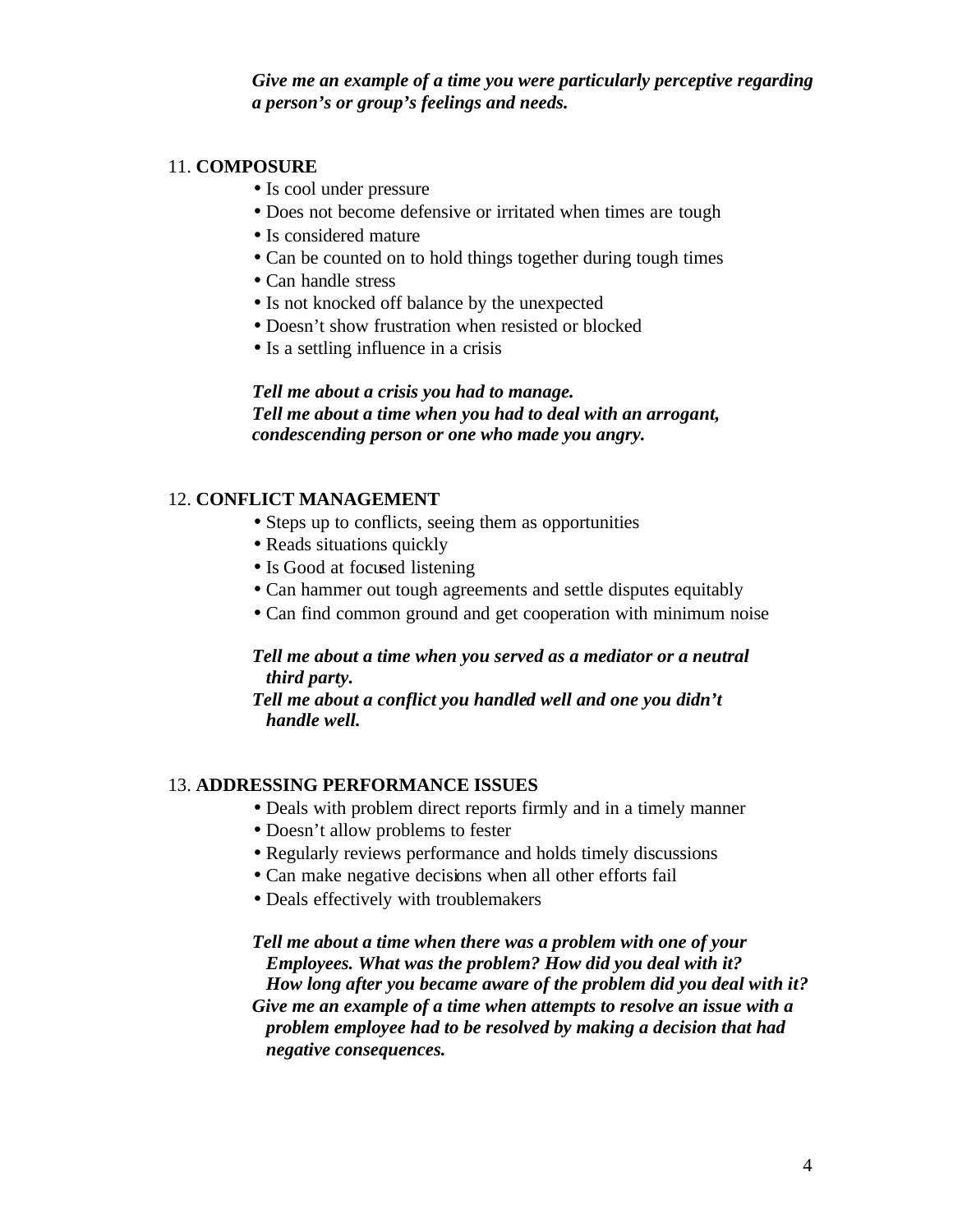#### 14. **CREATIVITY**

- Comes up with a lot of new and unique ideas
- Easily makes connections among previously unrelated notions
- Tends to be seen as original and value-added in brainstorming settings

# *Tell me about a new idea that you developed that produced positive results.*

## *Tell me about a suggestion you made to improve a work process that was adopted and benefited your department.*

## 15. **CUSTOMER SERVICE**

- Is dedicated to meeting the expectations/requirements of internal/external customers
- Gets first-hand customer information and uses it for improvements in products/services
- Acts with customers in mind
- Establishes and maintains effective relationships with customers and gains their trust/respect

*Tell me about a time when you exceeded the expectations of a customer. Give me an example of a time when a customer's trust in you was diminished. What did you do to restore the trust? Did you retain the customer?*

## 16. **TIMELY DECISIONS**

- Makes decisions in a timely manner, sometimes with incomplete information and under tight deadlines and pressure
- Is able to make a quick decision

# *Tell me about the process you use when you have to make a decision in a short amount of time.*

*Tell me about a decision you made and later regretted.*

## 17. **DECISION QUALITY**

- Makes good decisions (without considering how much time it takes) based upon a mixture of analysis, wisdom, experience, and judgment
- Most of his/her solutions and suggestions turn out to be correct and accurate when judged over time
- Is sought out by others for advice and solutions

## *Give me an example of a good decision you made, as well as a bad decision. What did you learn from the bad decision? Tell me about the analytical process you engage in when you make a decision.*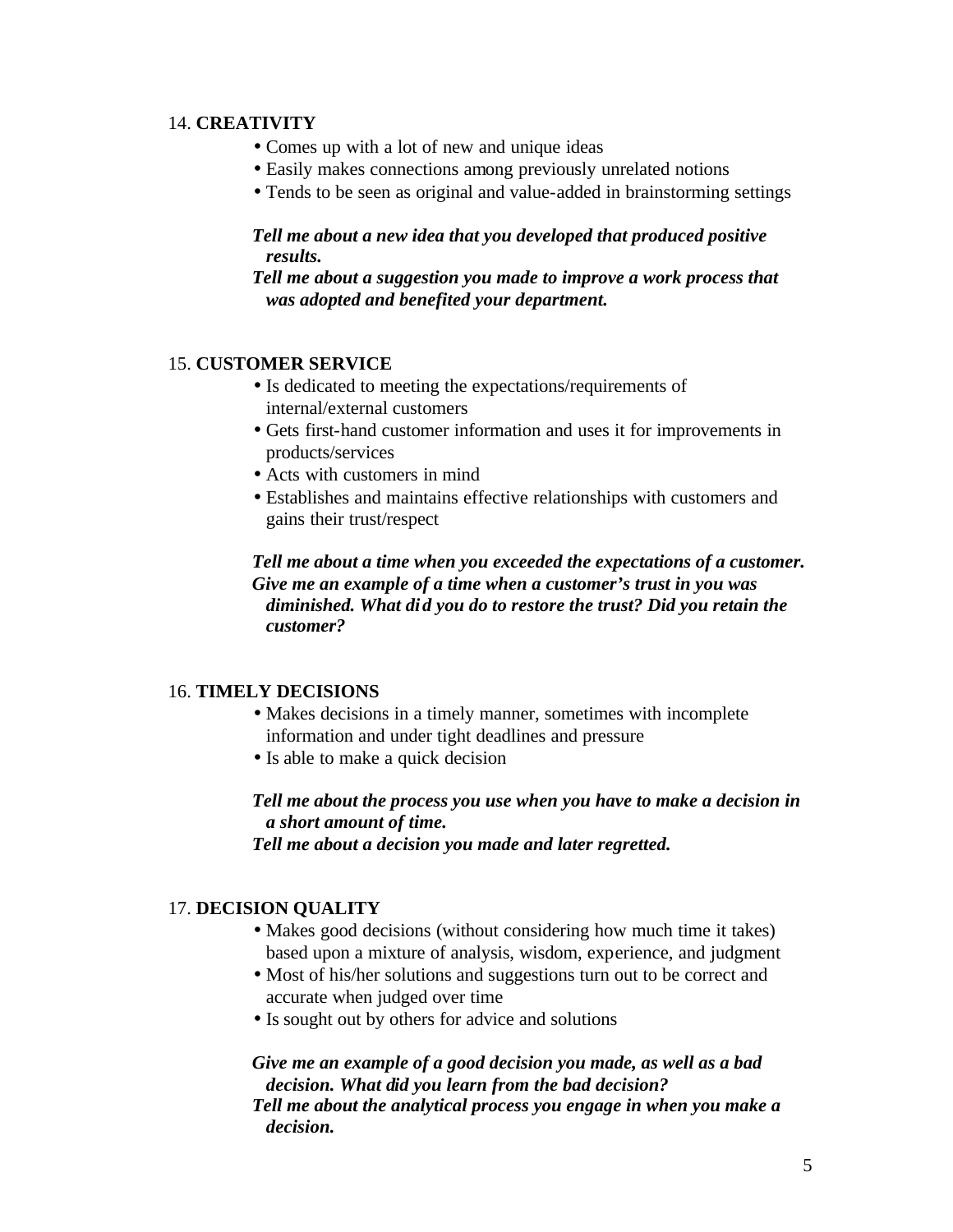### 18. **DELEGATION**

- Clearly and comfortably delegates both routine and important tasks and decisions
- Broadly shares both responsibility and accountability
- Tends to trust people to perform
- Lets direct reports finish their own work

*Tell me about a project in which you delegated routine and important tasks to others. How did you assure the tasks got completed? Tell me about a time when the person you delegated a task to did not complete it as needed. What did you do to save the project? How did you deal with the person that let you down?*

## 19. **DEVELOPING WORKFORCE**

- Provides challenging and stretching tasks and assignments
- Holds frequent development discussions
- Is aware of each direct report's career goals
- Constructs compelling development plans and executes them
- Pushes direct reports to accept developmental moves
- Will take direct reports who need work
- Is a people builder

*Tell me about a time when you encouraged one of your staff members to do something that he/she didn't think they could do. What was the task or skill? What was the result of you pushing the employee to stretch farther than what he/she thought he/she was capable of? Describe the methods you've used to develop the potential of your staff.*

## 20. **DIRECTING OTHERS**

- Is good at establishing clear directions
- Sets stretching objectives
- Distributes the workload appropriately
- Lays out work in a well-planned and organized manner
- Maintains two-way dialogue with others on work and results
- Brings out the best in people
- Is a clear communicator

## *Tell me about how you plan and communicate a long-range project to staff or team members.*

*Give an example of the methods you use to distribute the workload appropriately.*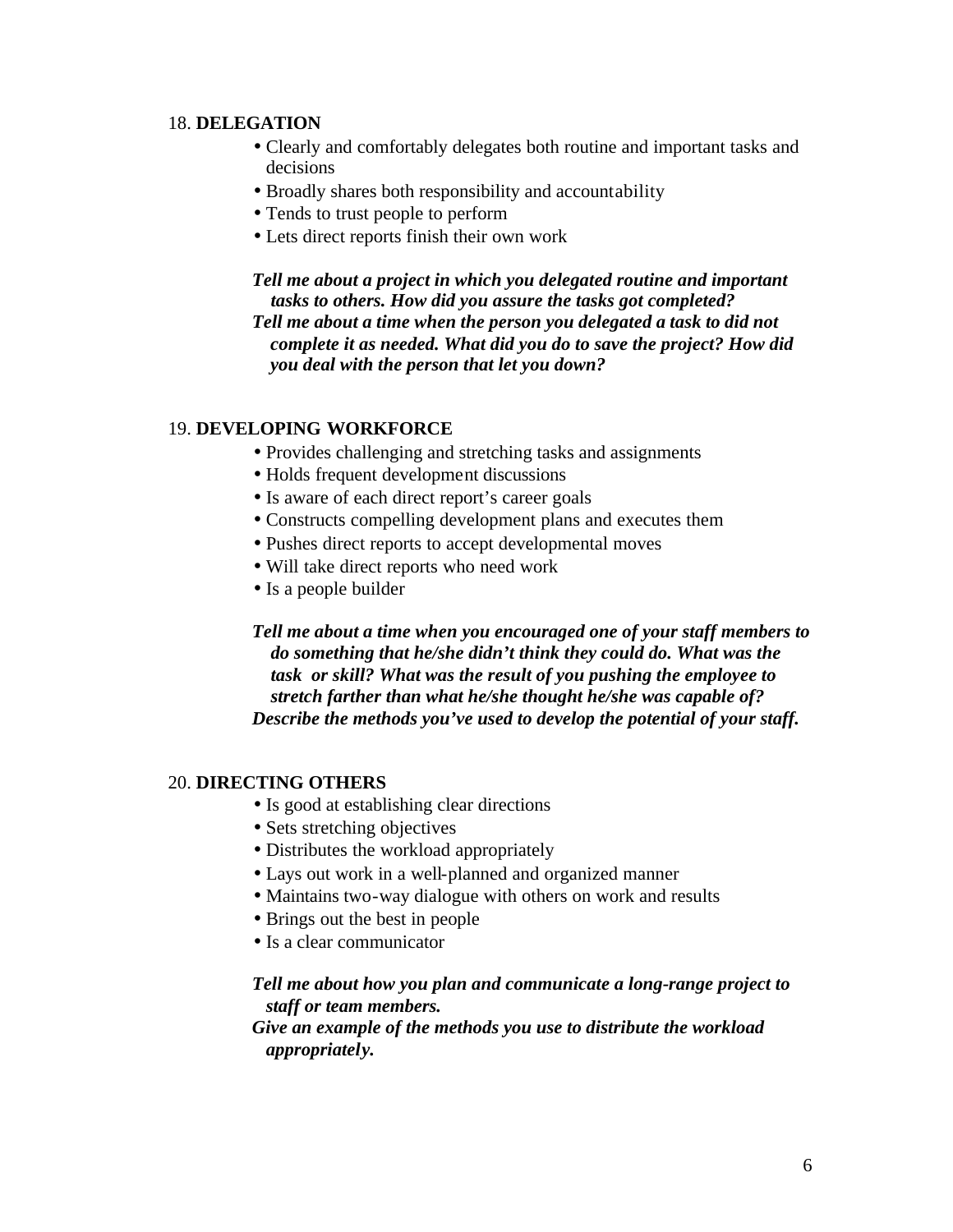# 21. **VALUING DIVERSITY**

- Manages all kinds and classes of people equitably
- Deals effectively with all races, nationalities, cultures, disabilities, ages, and both sexes
- Hires variety and diversity without regard to class
- Supports equal and fair treatment and opportunity for all

## *Tell me about a time when you hired someone who was different from the other people on your staff. What did you do to incorporate the new employee into your department?*

*Give me an example of a time when you had difficulty in unifying a diverse group of people.*

## 22. **ETHICS AND VALUES**

- Adheres to an appropriate (for the setting) and effective set of core values and beliefs during both good and bad times
- Acts in line with those values
- Rewards the right values and disapproves of others
- Practices what he/she preaches

## *Tell me about a time when you had to represent a position you didn't totally agree with.*

*Tell me about a time when you stood alone to stand up for what was right.*

# 23. **FAIRNESS TO WORKFORCE**

- Treats direct reports equitably
- Acts fairly
- Has candid discussions
- Doesn't have hidden agenda
- Doesn't give preferential treatment

## *Tell me about a time when you settled a conflict between two direct reports.*

## *Tell me about a time when you had a direct report who was unfair to his/her staff. How did you intervene?*

## 24. **FUNCTIONAL COMPUTER SKILLS**

- Has the functional and technical knowledge and skills to do the job at a high level of accomplishment using appropriate computer software
- Is familiar with mainstream computer software
- Has ability to utilize mainstream computer software to meet specific job needs
- Is able to learn advanced skills with mainstream computer software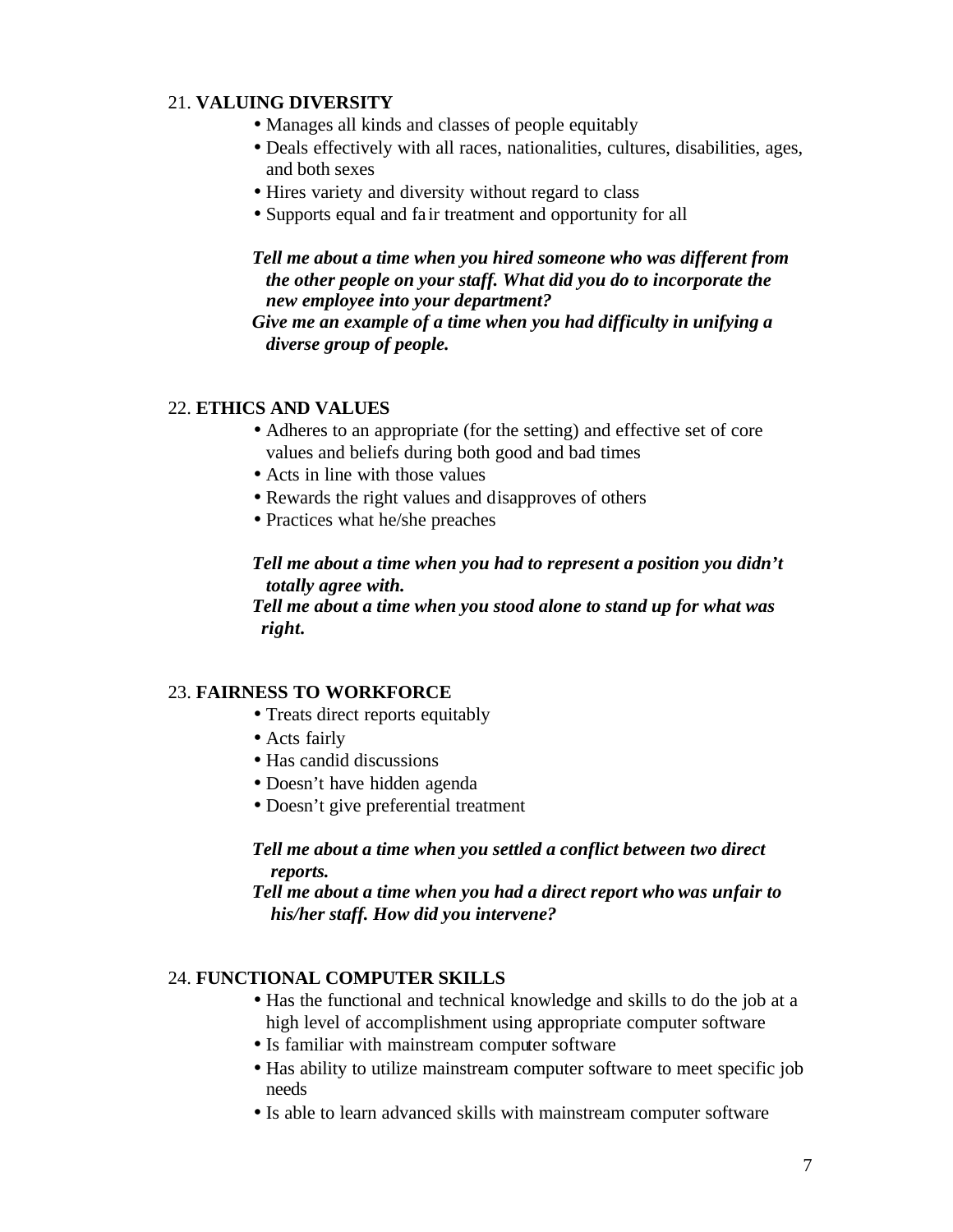*Give me examples of your core technical competencies. Tell me about how you keep up-to-date with technology.*

## 25. **HIRING AND STAFFING**

- Adheres to interviewing and hiring process
- Is able to identify talented staff who best fit the job requirements
- Hires the best people available from inside or outside
- Is able to evaluate potential skills needed to accomplish work unit goals and find successful candidates

*Tell me about your best hire. What made him/her your best hire? Tell me about your worst hire. What made him/her your worst hire? Tell me about a group you ran where you selected the membership. Who did you select and why?*

#### 26. **HUMOR**

- Actively chooses a positive and constructive attitude
- Can "make your day" through laughter and sense of humor
- Has a playful approach to keep things light but still accomplish key goals and priorities
- Is appropriately funny and can use humor to ease tension

## *Tell me about a time when you used humor to defuse a tense situation. Describe a situation you were in where someone used humor well/poorly.*

### 27. **INFORMATION SHARING**

- Provides the information people need to know to do their jobs and to feel good about being a member of the team, unit, and/or the organization
- Provides individuals information so that they can make accurate decisions
- Is timely with information

*Tell me about a time when communication was essential. How did you keep people apprised of what was going o?.*

*Tell me about a time when you failed to give your team or a member of your team the information needed to do the job you asked of them.*

#### 28. **INNOVATION**

- Is good at bringing the creative ideas of others to market
- Has good judgment about which creative ideas and suggestions will work
- Has a sense about managing the creative process of others
- Can facilitate brainstorming
- Can project how potential ideas may play out in the marketplace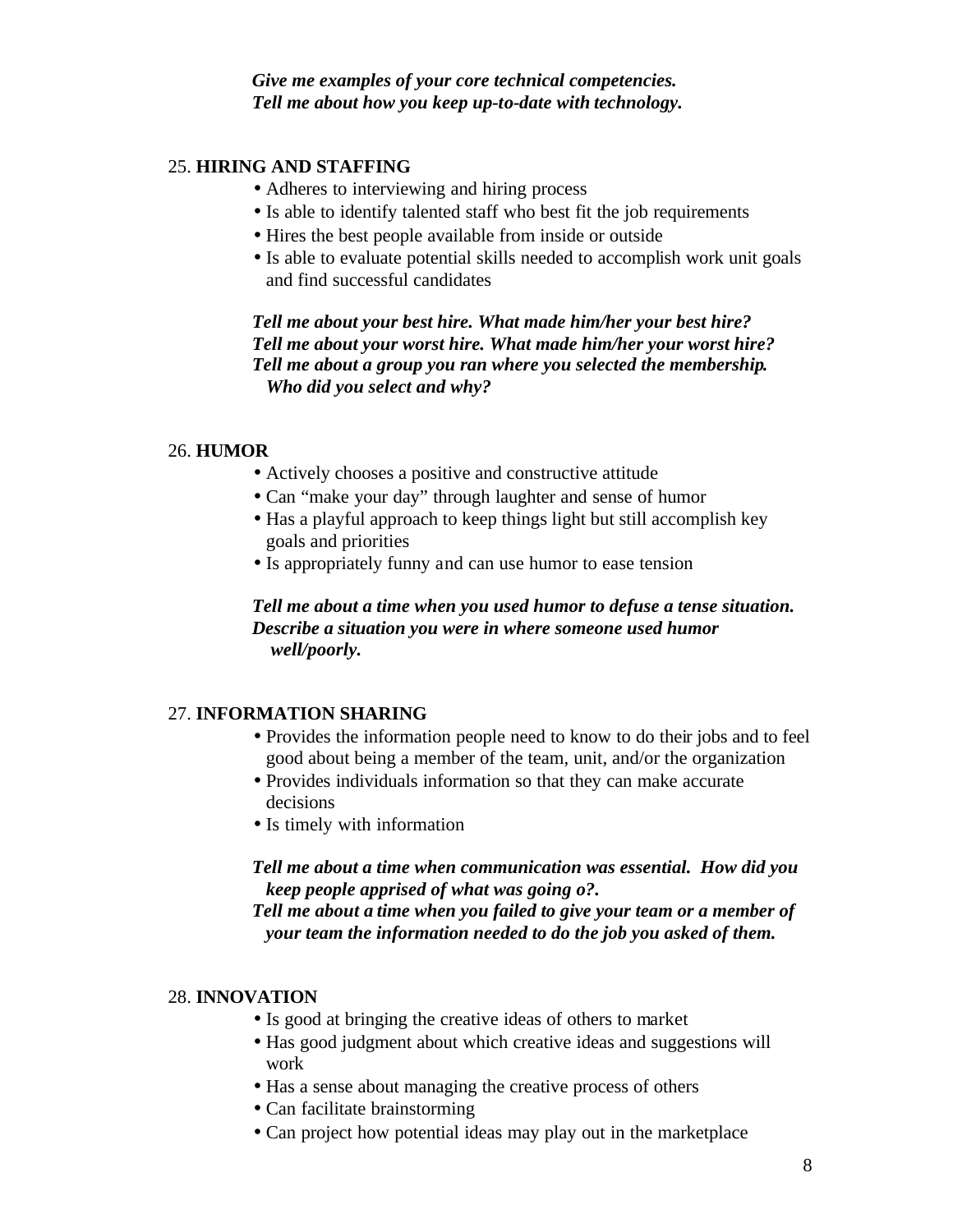## *What promoted an innovative and non-innovative climate? Tell me about a time when you took a good idea from A to Z.*

## 29. **INTEGRITY AND TRUST**

- Is widely trusted
- Is seen as a direct, truthful individual
- Can present the unvarnished truth in an appropriate and helpful manner
- Keeps confidences
- Admits mistakes
- Doesn't misrepresent him/herself for personal gain

*Tell me how you have developed trust and loyalty between you and your direct report, your supervisor.*

*How do you handle possessing confidential information a requester knows you have but you can't or won't disclose?*

## 30. **INTELLECTUAL HORSEPOWER**

- Is bright and intelligent
- Deals with concepts and complexity comfortably
- Is described as intellectually sharp, capable, and agile

*Tell me about your last three successful projects or accomplishments in your area. How were they the same, different, what's repeatable? Describe for me a situation where you may have missed an obvious solution to a problem.*

## 31. **INTERPERSONAL SAVVY**

- Relates well to all kinds of people up, down, and sideways inside and outside the organization
- Builds appropriate rapport
- Builds constructive and effective relationships
- Uses diplomacy and tact
- Can diffuse even high-tension situations comfortably

*Tell me about a time when you had to deal with a rude, sarcastic, or negative person. How did you handle the situation? Tell me about a time when you built strong relationships where none existed before.*

#### 32. **QUICK LEARNER**

- Learns quickly when facing new problems
- Is a relentless, versatile learner
- Analyzes both successes and failures for clues to improvement
- Experiments and will try anything to find solutions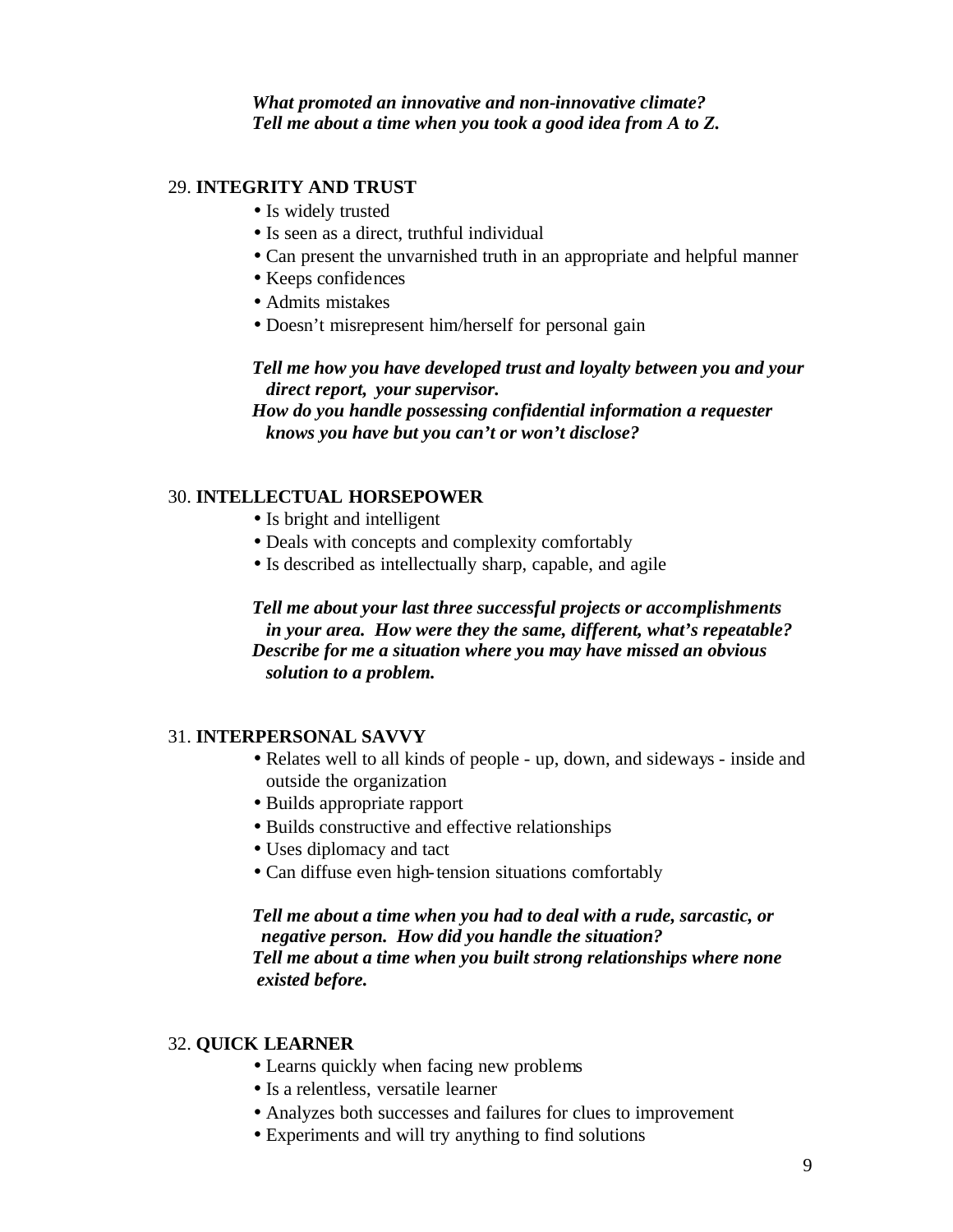- Enjoys the challenge of unfamiliar tasks
- Quickly grasps the essence and the underlying structure of anything

*Tell me about a time when you had to learn something new in a short amount of time. What created the situation? What did you have to learn? How did you learn it?*

*Tell me about a job you had that required you to learn new things.*

### 33. **LISTENING**

- Practices attentive and active listening
- Has the patience to hear people out
- Can accurately restate the opinions of others even when he/she disagrees

# *Tell me about a time where your active listening skills really paid off for you.*

*Describe a work situation that required you to really listen to a person who was telling you about a personal/sensitive situation.*

# 34. **MANAGERIAL COURAGE**

- Doesn't hold back anything that needs to be said
- Provides current, direct, complete, and "actionable" positive and corrective feedback to others
- Lets people know where they stand
- Faces up to people problems on any person or situation (not including direct reports) quickly and directly
- Is not afraid to take negative action when necessary

# *Tell me about a time when you contributed to getting someone disciplined or fired.*

*Tell me about a time when you witnessed a project fail because nobody had the courage to tell it like it was until it was too late.*

## 35. **MANAGING AND MEASURING WORK**

- Clearly assigns responsibility for tasks and decisions
- Sets clear objectives and measures
- Monitors process, progress, and results
- Designs feedback loops into work

## *Tell me about a major project you managed. How did you assign tasks to your direct reports? How did you monitor progress? How did you measure success along the way and in the end? Describe your procedures for evaluating your direct reports.*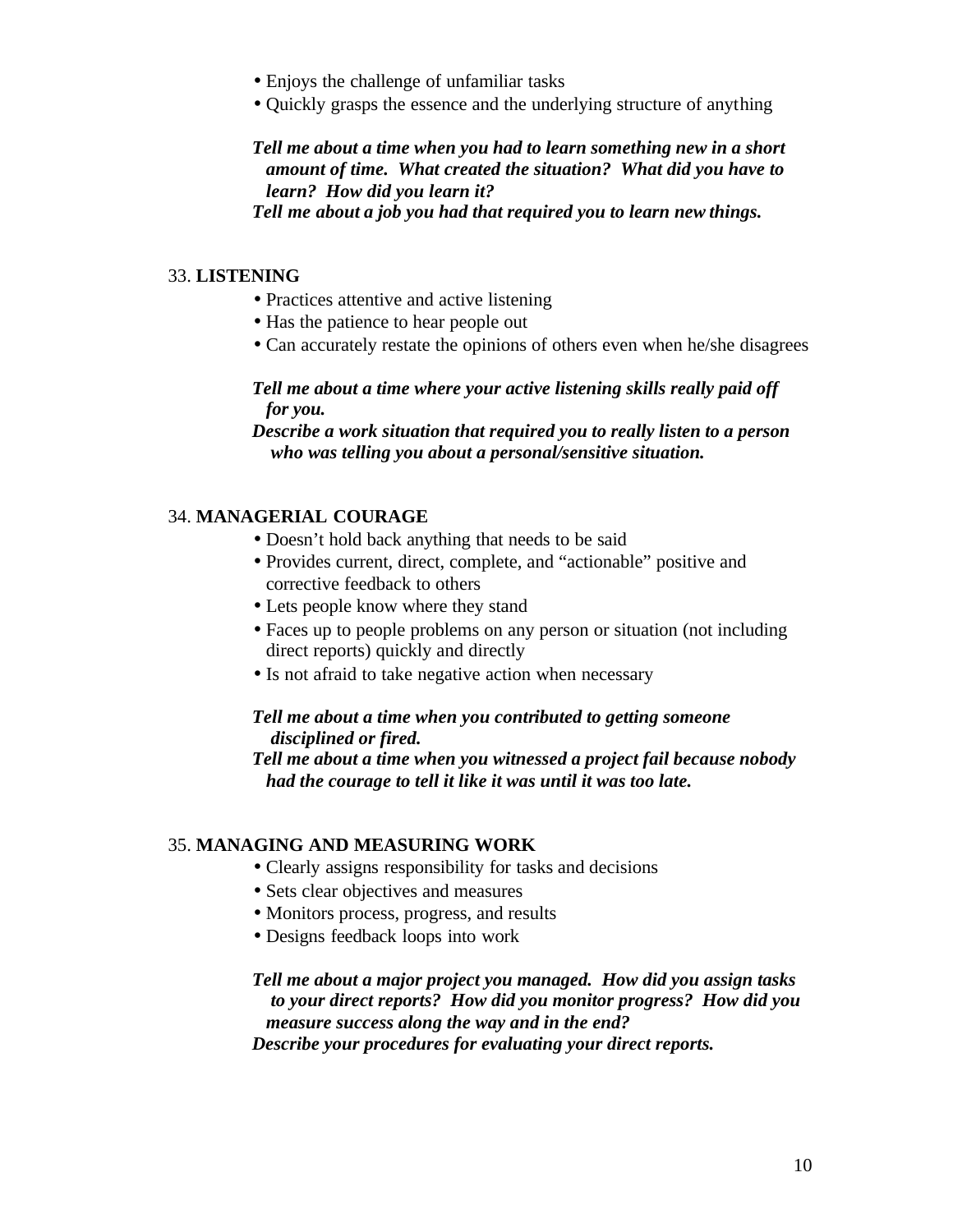### 36. **MOTIVATING OTHERS**

- Creates a climate in which people want to do their best
- Can motivate many kinds of direct reports and team or project members
- Can assess each person's hot button and use it to get the best out of him/her
- Pushes tasks and decisions down to direct reports
- Empowers others
- Invites input from each person and shares ownership and visibility
- Makes each individual feel his/her work is important
- Is someone people like working for and with

## *Tell me about a time you were highly motivated and your example inspired others.*

*Tell me about a time when you were able to give an employee what he/she needed to maintain or regain his/her motivation.*

# 37. **NEGOTIATING**

- Can negotiate skillfully in tough situations with both internal and external groups
- Can settle differences with minimum noise
- Can win concessions without damaging relationships
- Can be both direct and forceful as well as diplomatic
- Gains trust of other parties to the negotiations quickly
- Has a good sense of timing

## *Tell me about a time when you negotiated well. Contrast this with a time you did not negotiate well.*

*Tell me about a time you needed to get cooperation from someone in another department for you to be successful on a task or project.*

## 38. **ORGANIZATIONAL AGILITY**

- Is knowledgeable about how organizations work
- Knows how to get things done both through formal channels and the informal network
- Understands the origin and reasoning behind key policies, practices, and procedures
- Understands the cultures of organizations

## *Tell me about a time when you were under time pressure and had to get something approved.*

*Tell me about a time when you misread an organization's culture.*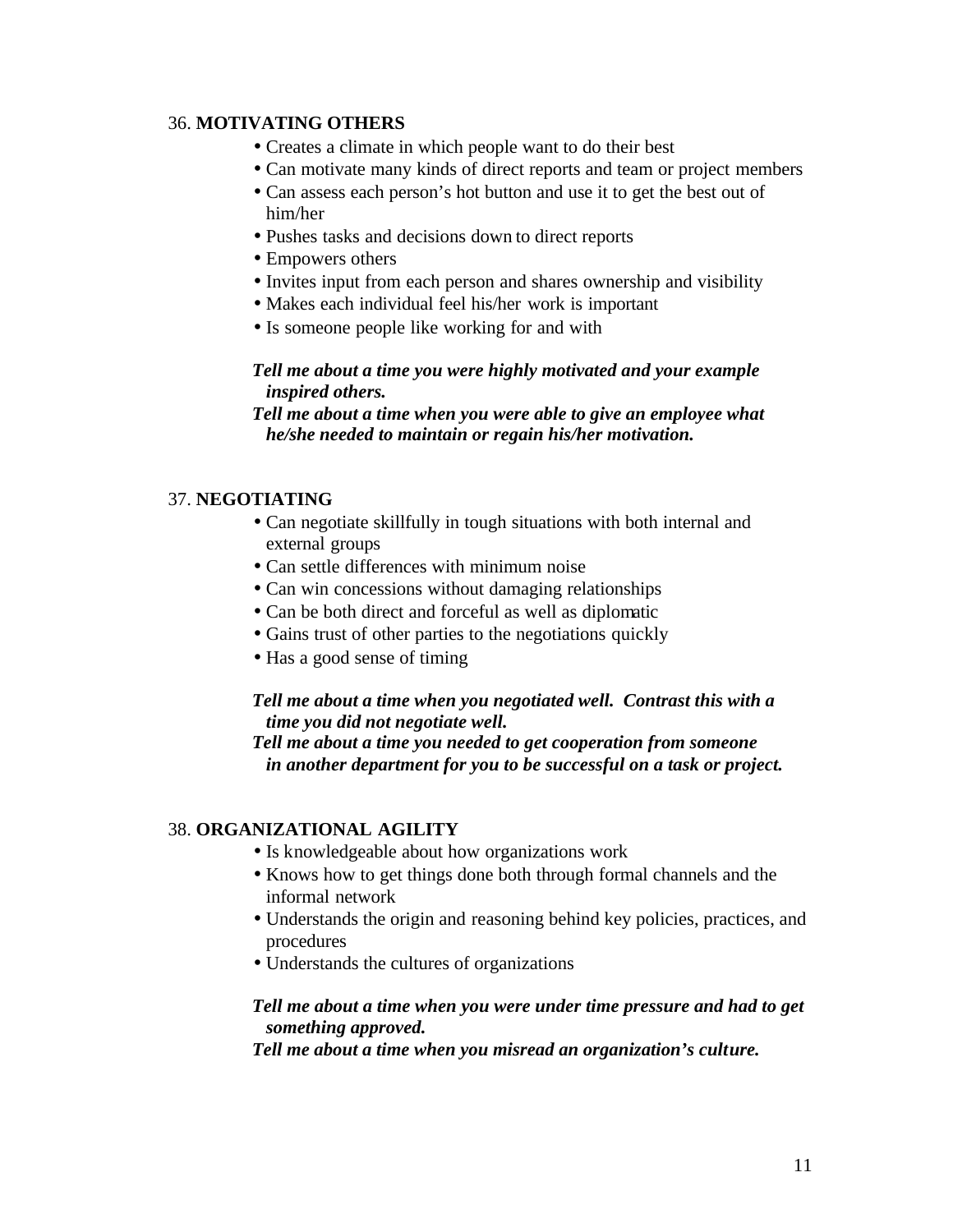### 39. **ORGANIZATIONAL SKILLS**

- Can marshal resources (people, funding, material, support) to get things done
- Can orchestrate multiple activities at once to accomplish a goal
- Uses resources effectively and efficiently
- Arranges information and files in a useful manner

## *Tell me about a time you had to handle multiple responsibilities. How did you organize the work you needed to do?*

*Describe how you have improved the organization of a system, process, or task in your current position.*

#### 40. **DEALING WITH CHANGE**

- Can modify personal style to various situations
- Is very flexible and adaptable when facing tough calls
- Can use different skills depending upon the situation
- Is able to deal with ambiguity in role definition, work processes, conflicts, and decision-making

## *Tell me about a time when you had to adapt to an uncomfortable situation.*

*Describe a situation where you, at first, resisted a change at work and later accepted it. What, specifically, changed your mind?*

#### 41. **PATIENCE**

- Is tolerant with people and processes
- Listens and checks before acting
- Tries to understand the people and the data before making judgments and acting
- Waits for others to catch up before acting
- Is sensitive to due process and proper pacing
- Follows established process

# *Tell me about a time when your audience just wasn't getting it. Tell me about a time when you had to work on a project with less skilled /less knowledgeable people.*

## 42. **RELATIONSHIPS WITH PEERS**

- Can quickly find common ground and solve problems for the good of all
- Can represent his/her own interests and yet be fair to other groups
- Can solve problems with peers with a minimum of noise
- Is seen as a team player and is cooperative
- Easily gains trust and support of peers
- Encourages collaboration
- Can be candid with peers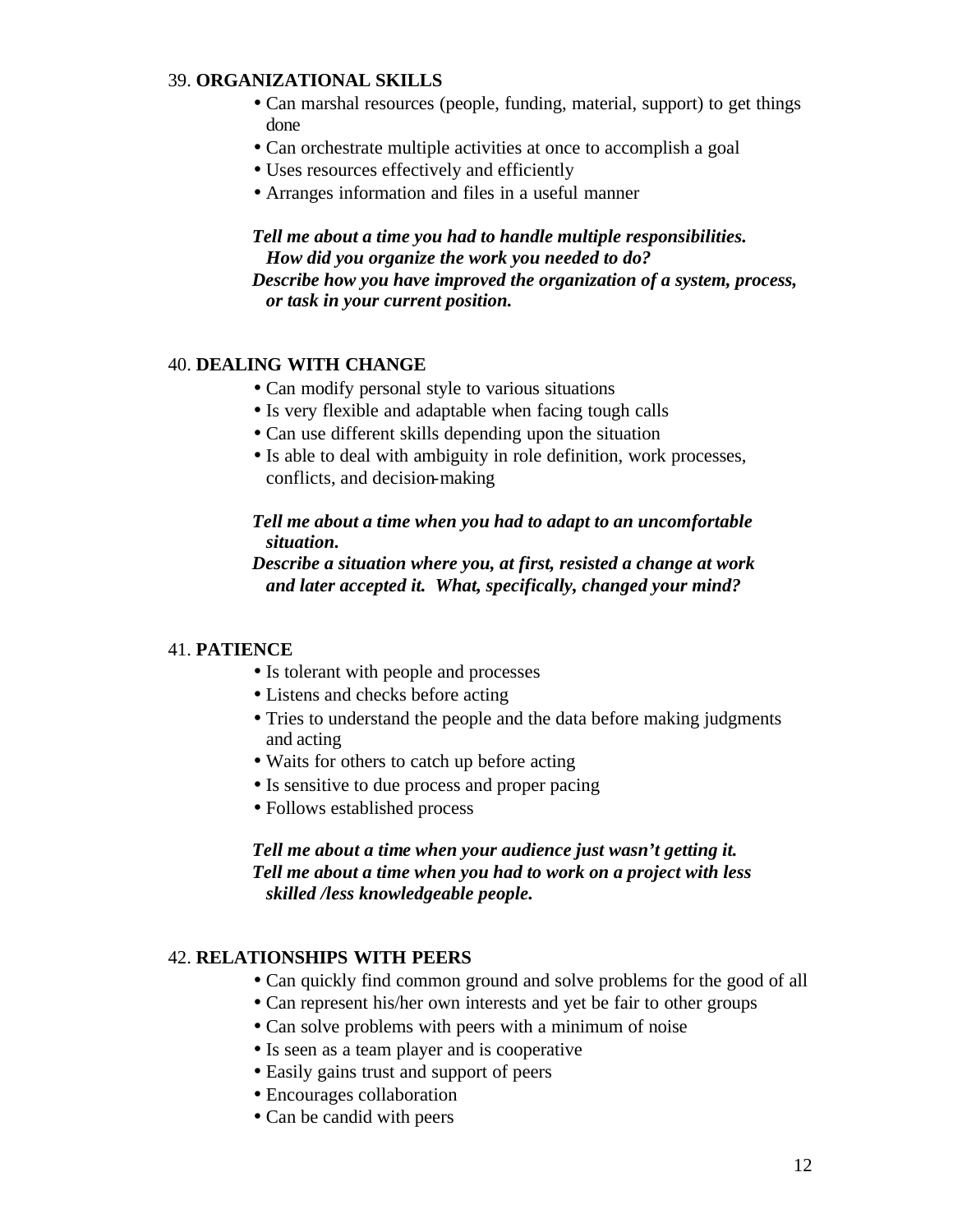*Tell me about a time when you needed to gain the trust and support of one or more of your peers in order to be successful on something. Tell me about a time when you resolved a conflict you were having with peers.*

### 43. **PERSERVERANCE**

- Pursues everything with energy, drive, and a need to finish
- Seldom gives up before finishing, especially in the face of resistance or setbacks

*Tell me about a time you encountered significant resistance or a major setback on a project you were working on, but managed to work through it anyway.*

*Tell me about a time when you dropped a project in the middle and moved on to some other priority.*

### 44. **SELF KNOWLEDGE**

- Shares his/her thoughts about personal strengths, weaknesses, and limitations
- Admits mistakes and shortcomings
- Is open about personal beliefs and feelings
- Is easy to get to know to those who interact with him/her regularly
- Knows personal strengths, weaknesses, opportunities, and limits
- Seeks feedback
- Gains insights from mistakes
- Is open to criticism
- Isn't defensive
- Is receptive to talking about shortcomings
- Looks forward to balanc ing (pluses and minuses) performance reviews and career discussions

# *Tell me about a time when you were not pleased with (or were disappointed in) your performance. What did you do about it? Tell me about your biggest error in judgment or failure in your current (or last) position. Why did you make it? How did you correct the problem?*

#### 45. **PERSPECTIVE**

- Looks toward the broadest possible view of an issue/challenge
- Has broad-ranging personal and business interests and pursuits
- Can easily pose future scenarios
- Can think globally
- Can discuss multiple aspects and impacts of issues and project them into the future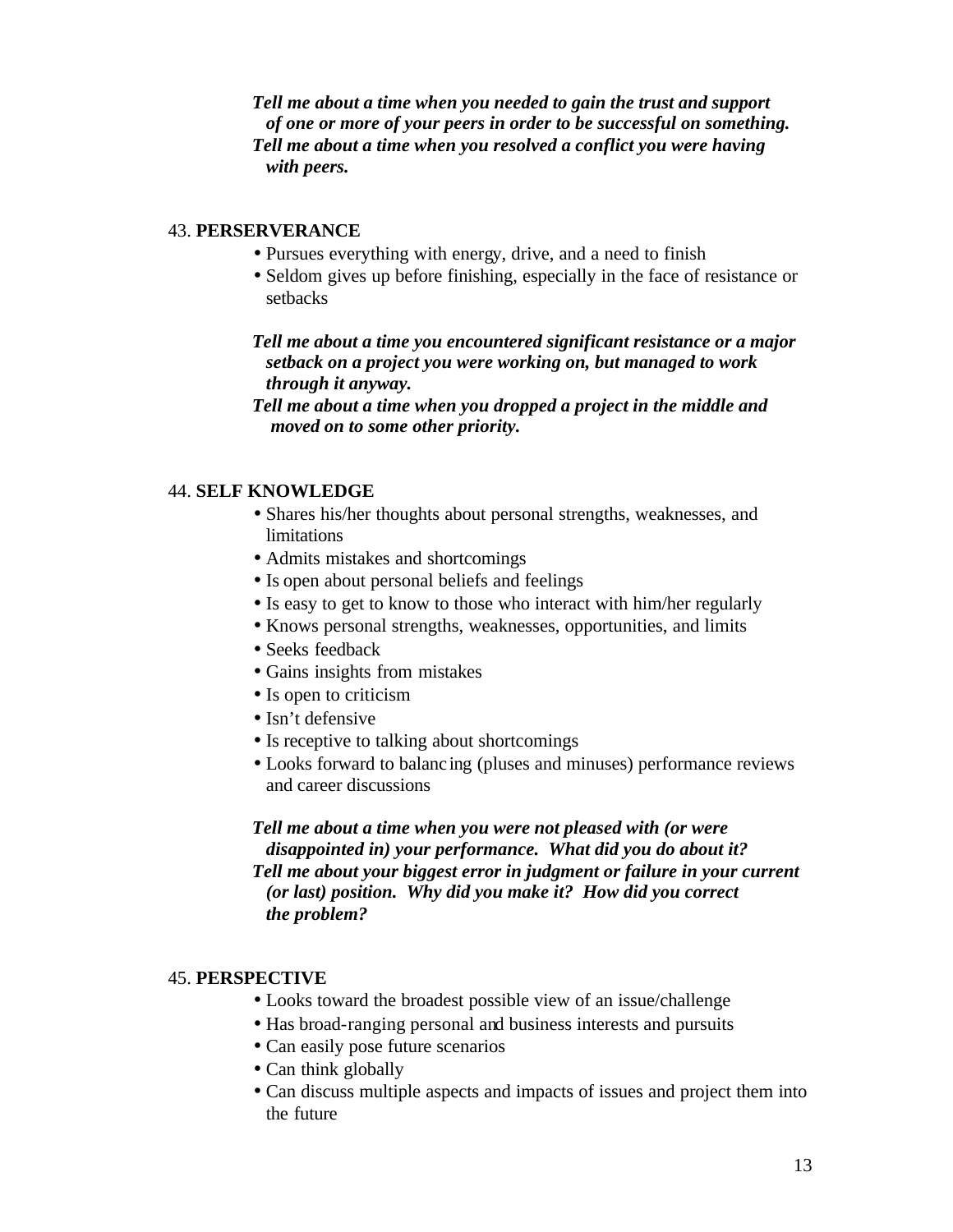*Tell me about a time when your ability to explore "what if" scenarios enabled you to prevent a significant/major problem from occurring. Tell me about a time where your ability to (think globally/broadly/ strategically, or look at the big picture) stopped you or someone else from doing something that would have been a mistake.*

### 46. **PLANNING**

- Accurately scopes out length and difficulty of tasks and projects
- Sets objectives and goals
- Breaks down work into the process steps
- Develops schedules and task/people assignments
- Anticipates and adjusts for problems and roadblocks
- Measures performance against goals
- Evaluates results

## *Give me an example of a change you saw coming and how you planned for that change.*

*Tell me about a time when your schedule was suddenly interrupted and your plans for the day completely changed.*

## 47. **POLITICAL SAVVY**

- Can maneuver through complex political situations effectively and quietly
- Is sensitive to how people and organizations function
- Anticipates where the land mines are and plans his/her approach accordingly
- Views organizational politics as a necessary part of university life and works to adjust to that reality

# *Tell me about a time you used your political savvy to have a major policy/practice/procedure approved.*

*Describe a time when politics at work affected your job. How did you handle the situation? Were you successful?*

## 48. **PRESENTATION SKILLS**

- Is effective in a variety of formal presentation settings: can present to one-on-one, small and large groups, with peers, direct reports, and bosses
- Is effective both inside and outside the organization, on both cool data and hot and controversial topics
- Commands attention and can manage group process during the presentation
- Can change tactics midstream when something isn't working

## *Tell me about a presentation you made to a large audience. What was the purpose? How did you prepare for it?*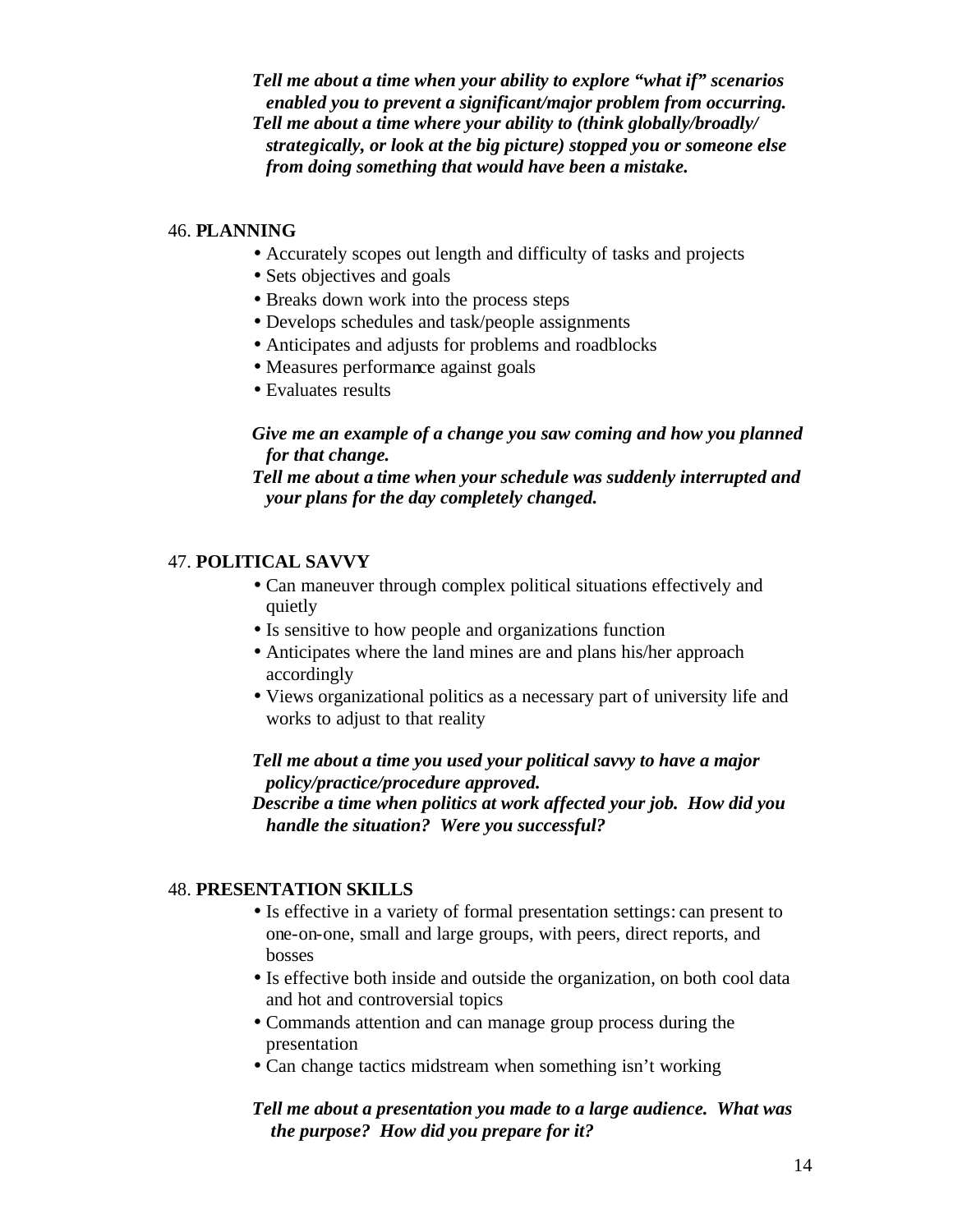*Give me an example of a time when a presentation you were making wasn't working and you were able to switch tactics to make it work. How did you know the presentation wasn't working?*

### 49. **PRIORITY SETTING**

- Spends his/her time and the time of others on what's important
- Quickly zeroes in on the critical few and puts the trivial many aside
- Can quickly sense what will help or hinder accomplishing a goal
- Eliminates roadblocks
- Creates focus

## *Tell me about a time when you had to set overall direction for a group.*

*Tell me about a time when others sought you out for your opinion on priorities.*

#### 50. **PROBLEM SOLVING**

- Uses rigorous logic and methods to solve difficult problems with effective solutions
- Probes all fruitful sources for answers
- Can see hidden problems
- Is excellent at honest analysis
- Looks beyond the obvious and doesn't stop at the first answers

## *Tell me about a time when someone taught you a lot about how to solve problems.*

*Give me an example of a time you identified a potential problem and resolved the situation before it became serious.*

#### 51. **PROCESS MANAGEMENT**

- Good at figuring out the processes necessary to get things done
- Knows how to organize people and activities
- Understands how to separate and combine tasks into efficient work flow
- Knows what to measure and how to measure it
- Can see opportunities for synergy and integration where others can't
- Can simplify complex processes
- Gets more out of fewer resources

# *Tell me about your most effective way(s) to keep a task on track. Tell me about a time when you organized and implemented a system/ work process.*

#### 52. **RESULTS-ORIENTED**

- Can be counted on to exceed goals successfully
- Is constantly and consistently one of the top performers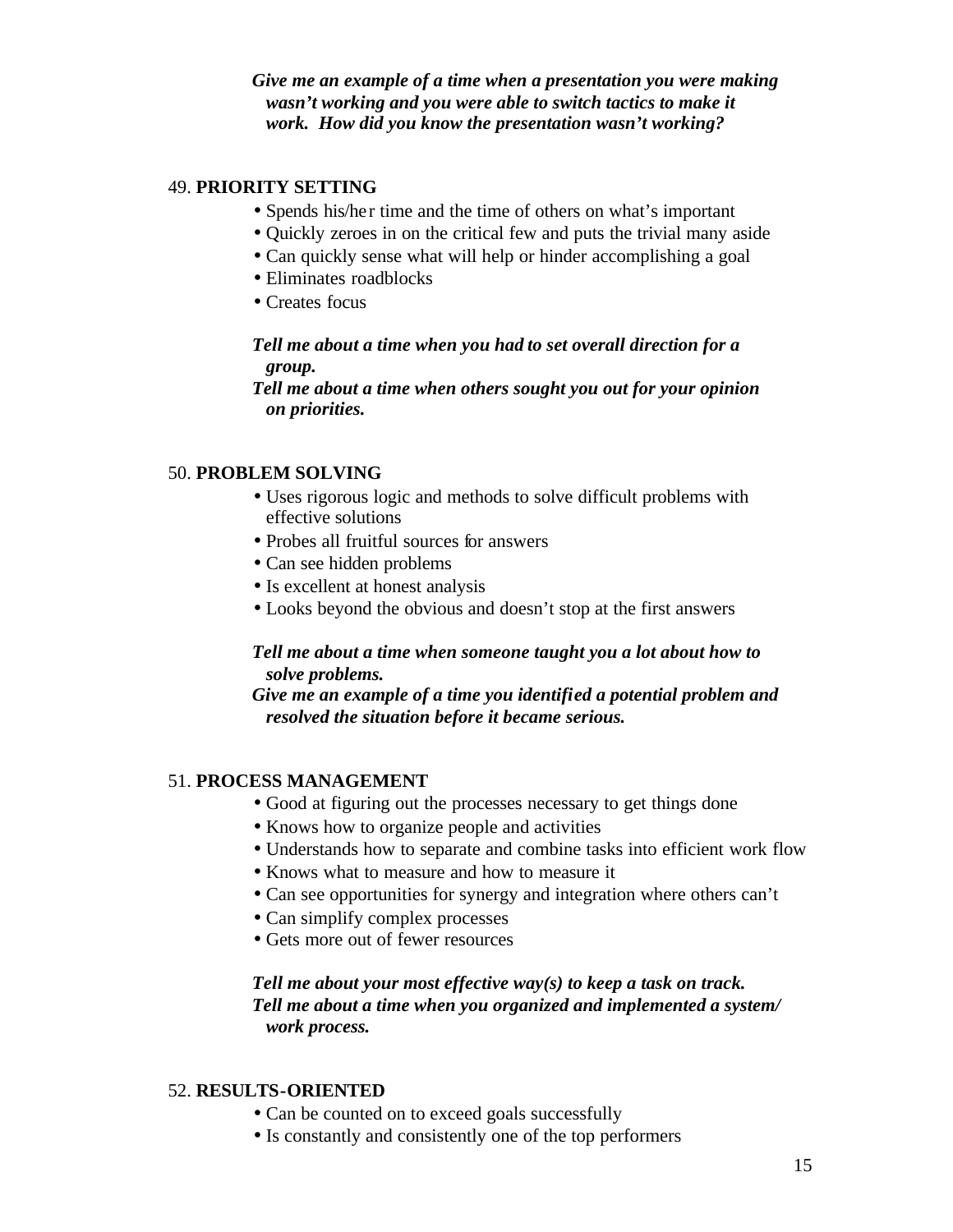- Is very bottom-line oriented
- Steadfastly pushes self and others for results

*Describe a time when, against all odds, you were able to get a project or task completed within the defined parameters. Tell me about when you watched someone get results at all costs and paid a big price for it.*

### 53. **PERSONAL DEVELOPMENT**

- Is personally committed to and actively works to continuously improve him/herself
- Understands that different situations and levels may call for different skills and approaches
- Works to deploy strengths
- Works on compensating for weakness and limits

## *Tell me about a time when you came back from a course excited about what you learned and then had trouble implementing the change back in the workplace.*

*Tell me about a time when you took a new job that required a much different set of skills.*

### 54. **ASSESSING OTHERS**

- After reasonable exposure, can articulate the strengths and limitations of people inside or outside the organization
- Can accurately project what people are likely to do across a variety of situations

*Tell me about a time when you had a tough decision to make in hiring a candidate and what method did you used to make a selection. Tell me about a time when you had to choose a leader for a project and what the outcome of the project was.*

### 55. **PERSONAL COURAGE**

- Will stand up and be counted
- Doesn't shirk from personal responsibility
- Can be counted on when times are tough
- Is willing to be the only champion for an idea or position
- Is comfortable working alone on a tough assignment

### *Tell me about a time when you had to stand up for what you believe in and what the outcome was.*

## *Describe a time you had to make a decision that you knew would be unpopular.*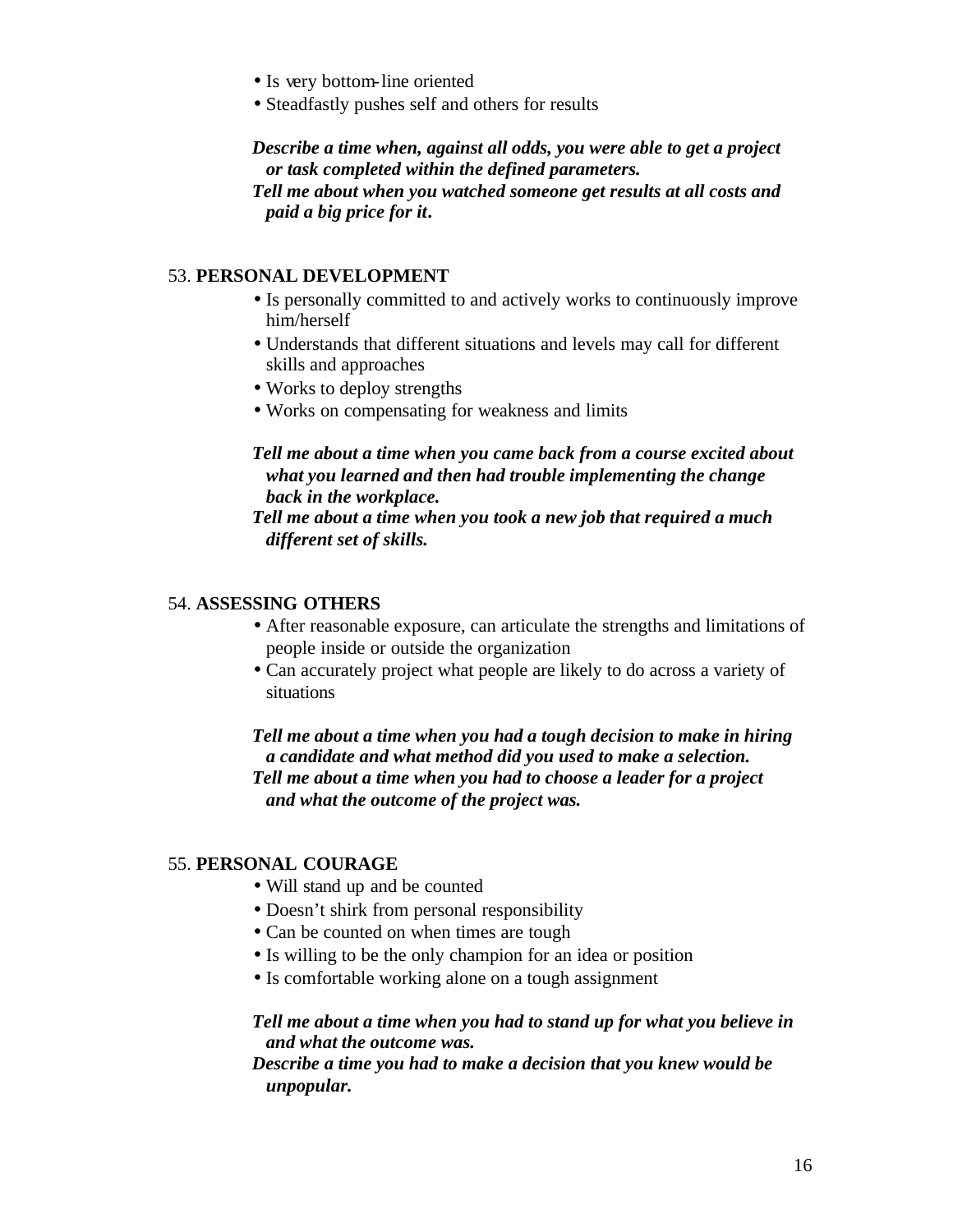# 56. **STRATEGIC AGILITY**

- Sees ahead clearly
- Can anticipate future consequences and trends accurately
- Has broad knowledge and perspective
- Is future oriented
- Can articulately paint credible pictures and visions of possibilities and likelihoods
- Can create competitive and breakthrough strategies and plans

*Tell me about a time when you created and delivered a successful or not- so-successful strategic plan and what the outcome was.*

*Tell me about a time when you had to anticipate a problem. What was the issue? How did you handle it? What was the outcome?*

## 57. **MANAGING OPERATIONS**

- Can design practices, processes, and procedures which allow managing from a distance
- Is comfortable letting things manage themselves without intervening
- Can make things work through others without being there
- Can impact people and results remotely

*Tell me about a time when you had to delegate an assignment. Were you happy with your choice and, if not, why? Tell me about a time when you had to develop policy for your current or a previous employer. Explain the process and the policy.*

#### 58. **BUILDING EFFECTIVE TEAMS**

- Blends people into teams when needed
- Creates strong morale and spirit in his/her team
- Shares wins and successes
- Fosters open dialogue
- Lets people finish and be responsible for their work
- Defines success in terms of the whole team
- Creates a feeling of belonging in the team

# *Give me an example of when you had limited time to complete a project and had to direct a work team in fulfilling that project.*

*Tell me about a time when you shared success. How did you feel about it and what was the success?*

## 59. **TECHNICAL LEARNING**

- Picks up on technical things quickly
- Can learn new skills and knowledge
- Is good at learning new industry, company, product, or technical knowledge
- Does well in technical courses and seminars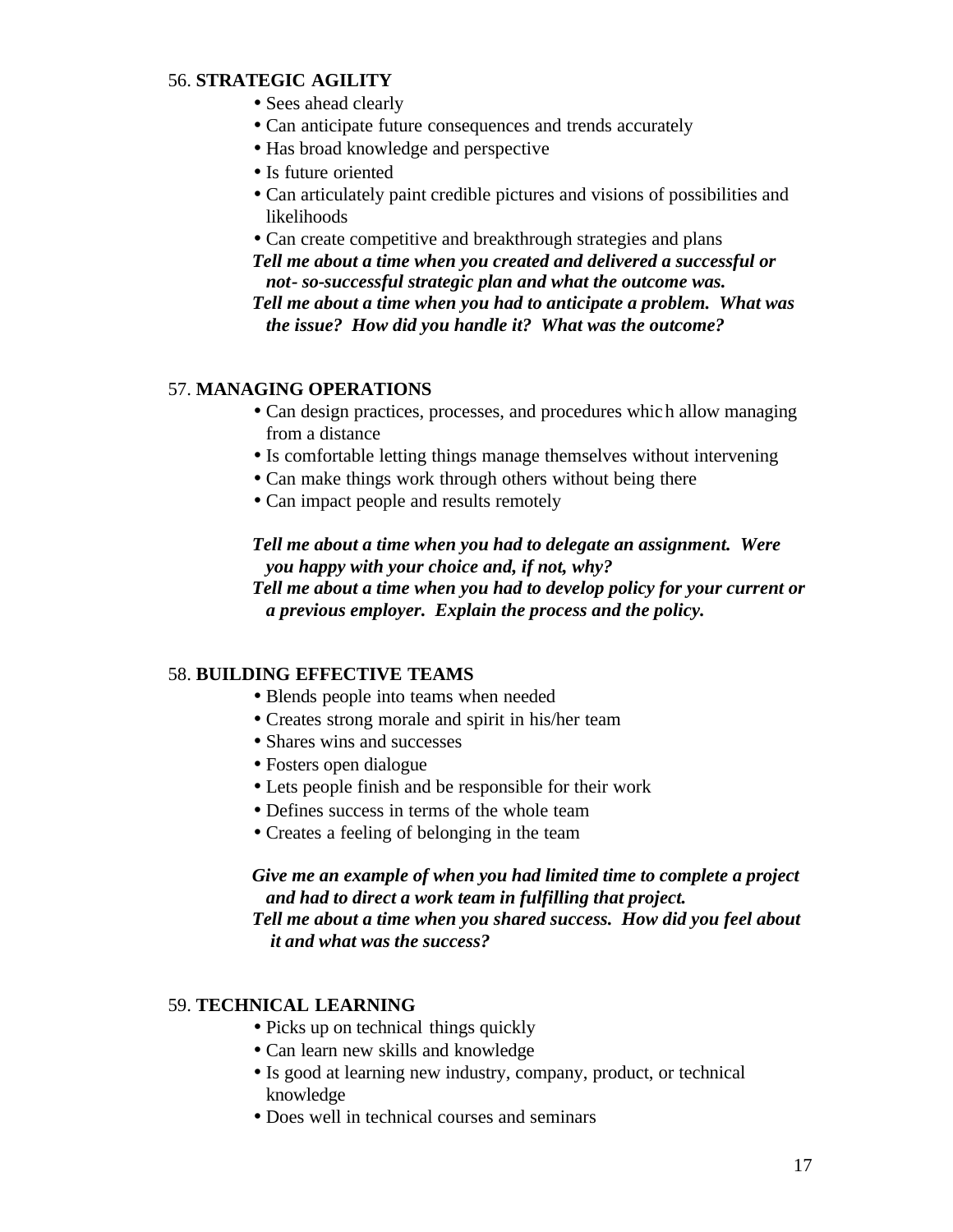*Tell me about a time when you had difficulty in picking up a new skill or process related to your job. How did you address the issue? Describe a time when you had to learn something quickly to solve a problem.*

## 60. **TIME MANAGEMENT**

- Uses his/her time effectively and efficiently
- Values time
- Concentrates his/her efforts on the more important priorities
- Gets more done in less time than others
- Can attend to a broader range of activities

*Tell me about a time you had to complete multiple tasks/projects in a tight timeframe.*

*Give me an example of a time that your priorities were changed quickly. What did you do? What was the result?*

# **61. CONTINUOUS QUALITY IMPROVEMENT**

- Is dedicated to providing the highest quality products and services which meet the needs and requirements of internal and external customers
- Is committed to continuous improvement through empowerment and management by data
- Is willing to re-engineer processes from scratch
- Is open to suggestions and experimentation
- Creates a learning environment leading to the most efficient and effective work processes

*Tell me about a time when you made a suggestion to improve a work flow that management accepted and implemented. Tell me about something new or different that you did in your department that improved customer service, productivity, quality, teamwork, or performance.* 

## 62. **UNDERSTANDING OTHERS IN GROUPS**

- Understands why groups do what they do
- Picks up the sense of the group in terms of positions, intentions, and needs
- Knows what they value and how to motivate them
- Can predict what groups will do across different situations

### *Tell me about a time when you had to deal with a difficult co-worker in a group setting and how you handled the situation. Give me an example of a time that your leadership transformed a group of people into an effective, healthy, productive team.*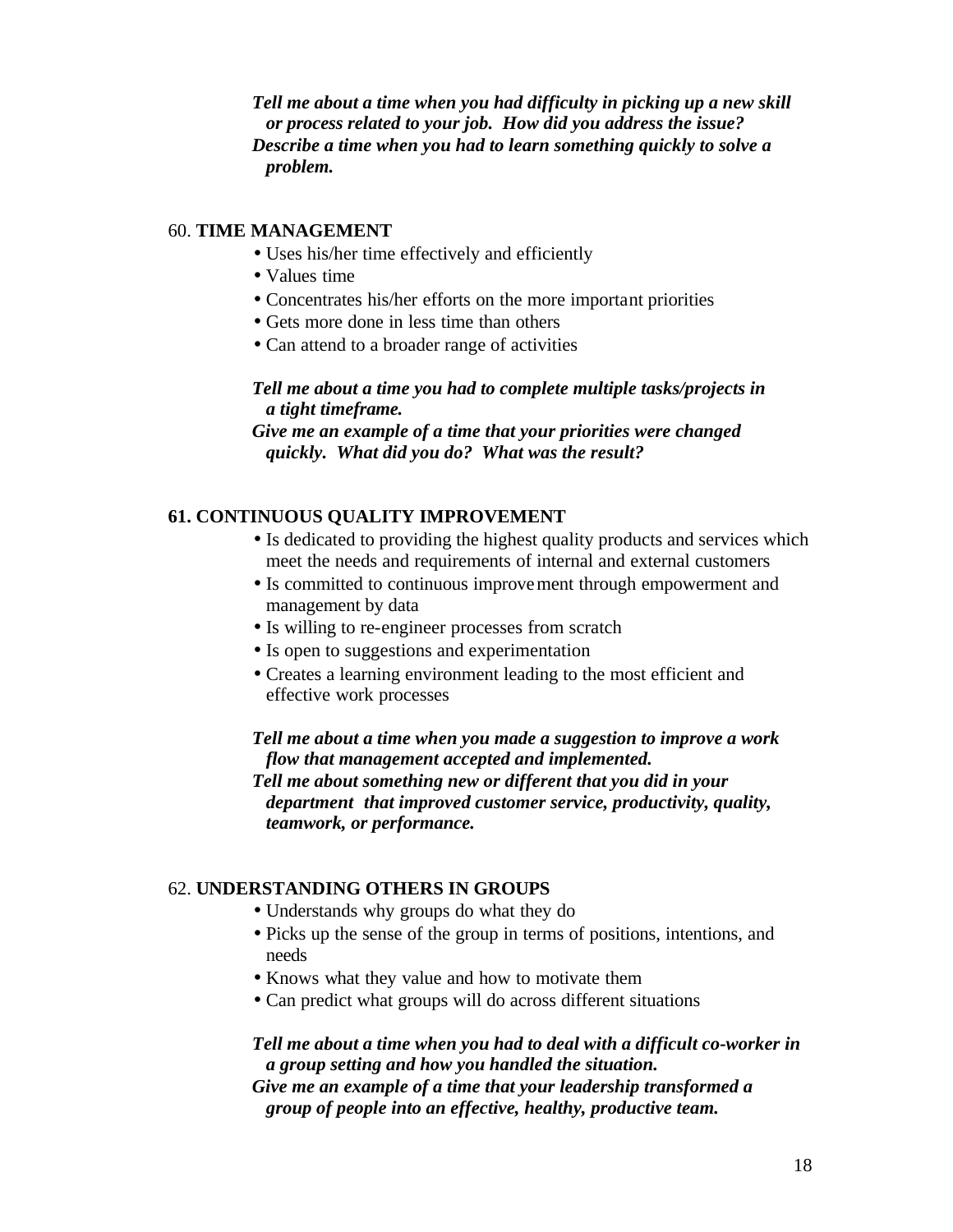## 63. **MANAGING VISION AND PURPOSE**

- Communicates a compelling and inspired or sense of core purposes
- Talks beyond today
- Talks about possibilities
- Is optimistic
- Creates mileposts and symbols to rally support behind the vision
- Makes the vision sharable by everyone
- Can inspire and motivate entire units or organizations

*Describe a time you established a vision for your unit. What process was used? Were others involved in setting the vision and, if so, how? How did the vision contribute to the functioning of the unit? Tell me about a time when you had to convince and/or persuade others to believe in an idea or vision you had.*

### 64. **WORK/LIFE BALANCE**

- Maintains a conscious balance between work and personal life so that one doesn't dominate the other
- Is not one-dimensional
- Knows how to attend to both
- Gets what he/she wants from both

*Tell me about a time when you felt the need to rebalance family/ personal/work priorities.*

*Tell me about a time when you demonstrated to a direct report that you were concerned about a work or non-work problem he/she was experiencing.*

## 65. **WRITTEN COMMUNICATIONS**

- Is able to write clearly and succinctly in a variety of communication settings and styles
- Can get messages across that have the desired effect

*Tell me about a time when you used your written communication skills to convey an important message.*

*Give me an example of an important report that you have written.*

#### **66. SUPPORT OF DIVERSITY**

- Initiated diversity program or activities this year
- Discourages inappropriate language in the workplace
- Contributes to a welcoming environment for individuals regardless of their background or culture
- Proactively manages diversity through hiring, retention and promotion activities
- Leads and positively impacts diversity in the workplace and community

#### *Tell me about a time when you adapted your style in order to work*